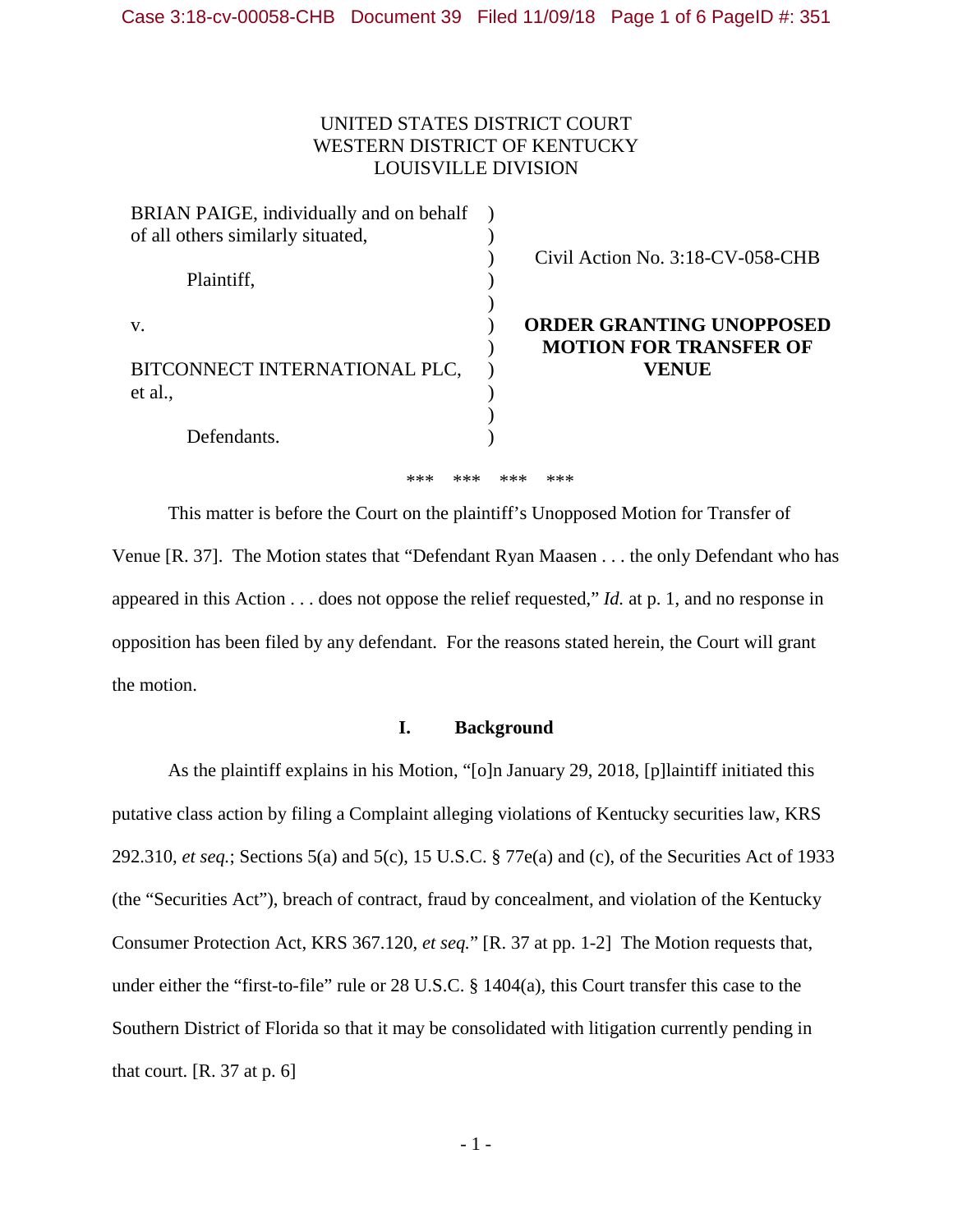Another case involving the same Defendants and similar legal claims had already been filed on January 24, 2018 (four days before this case was filed): *Wildes, et al. v. BitConnect Int'l PLC, et al.*, No. 9:18-cv-80086-DMM (S.D. Fla. Jan 24, 2018) (the "*Wildes* Action"). And after this case was filed, multiple others followed. Those which were filed outside the Southern District of Florida have subsequently been transferred to that district, and all but one of them have been consolidated with the *Wildes* Action. *See Long, et al. v. BitConnect Int'l, PLC, et al.*, No. 6:18-cv-154-RBD-DCI, R. 16 (M.D. Fla. Jan. 30, 2018); *Mengehsa v. BitConnect International PLC.*, No. 0:18-cv-279-NEB-SER, R. 30 (D. Minn. Jan. 31, 2018); *Kline, et al. v. BitConnect, et al.*, No. 8:18-cv-319-EAK-MAP, R. 32 (M.D. Fla. Feb. 7, 2018); *Avalos v. BitConnect International, PLC, et al.*, No. 1:18-cv-21118-DMM, R. 11 (S.D. Fla. Mar. 23, 2018); *Wildes, et al. v. BitConnect Int'l PLC, et al.*, No. 9:18-cv-80086-DMM, R. 46 (S.D. Fla. Jan 24, 2018) (consolidating cases).

#### **II. Analysis**

"The first-to-file rule, while not frequently discussed by [the Sixth Circuit], is a wellestablished doctrine that encourages comity among federal courts of equal rank. The rule provides that when actions involving nearly identical parties and issues have been filed in two different district courts, the court in which the first suit was filed should *generally* proceed to judgment." *Certified Restoration Dry Cleaning Network, L.L.C. v. Tenke Corp.*, 511 F.3d 535, 551 (6th Cir. 2007) (emphasis original) (internal quotation marks and citations omitted). "In order for suits filed in different districts to be duplicative, they must involve nearly identical parties and issues. While there is a paucity of Sixth Circuit case law explaining how to apply the first-to-file rule, courts generally evaluate three factors: (1) the chronology of events, (2) the similarity of the parties involved, and (3) the similarity of the issues or claims at stake. If these

- 2 -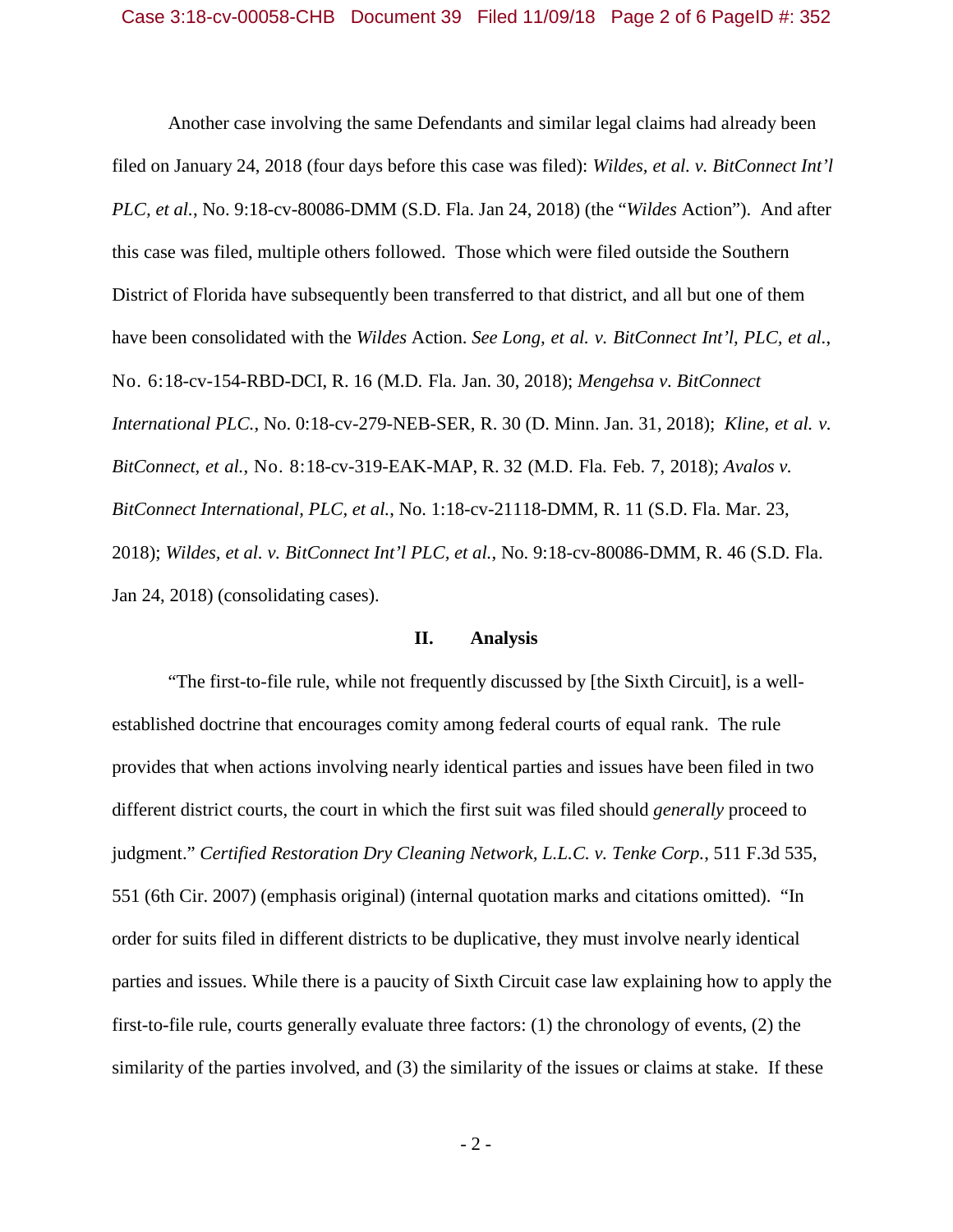#### Case 3:18-cv-00058-CHB Document 39 Filed 11/09/18 Page 3 of 6 PageID #: 353

three factors support application of the rule, the court must also determine whether any equitable considerations, such as evidence of inequitable conduct, bad faith, anticipatory suits, [or] forum shopping, merit not applying the first-to-file rule in a particular case." *Baatz v. Columbia Gas Transmission, LLC*, 814 F.3d 785, 789 (6th Cir. 2016) (internal quotation marks and citations omitted). Where the three factors set out above are satisfied, the first-to-file rule presumptively applies. *Id.*

While the Court is not aware of a Sixth Circuit case explicitly sanctioning transfer of venue pursuant to the first-to-file rule, the Sixth Circuit has indicated that a district court applying the rule may "stay the suit before it," "allow both suits to proceed," "enjoin the parties from proceeding in the other suit," or dismiss the suit entirely. *Baatz*, 814 F.3d at 793. Stressing "the need for the district court to have discretion in managing its docket," the Sixth Circuit expressly stated that it "cannot anticipate every situation involving the first-to-file rule that may arise, and will not limit the district courts' available options." *Id.* Other courts, such as the Fifth and Eleventh Circuits, have indicated that the first-to-file rule provides an appropriate basis to transfer a case. *See W. Gulf Mar. Ass'n v. ILA Deep Sea Local 24, S. Atl. & Gulf Coast Dist. of ILA, AFL-CIO*, 751 F.2d 721, 729 n. 1 (5th Cir. 1985); *Cadle Co. v. Whataburger of Alice, Inc.*, 174 F.3d 599, 606 (5th Cir. 1999). So did two judges from the Middle District of Florida in cases which have since been consolidated with the *Wildes* Action. *See Kline, et al. v. BitConnect, et al.*, No. 8:18-cv-319-EAK-MAP, R. 32; *Long, et al. v. BitConnect Int'l, PLC, et al.*, No. 18 cv-154-RBD-DCI, R. 16.

#### **A. Chronology of Events**

"The dates to compare for chronology purposes of the first-to-file rule are when the relevant complaints are filed." *Baatz*, 814 F.3d at 790 (citation omitted). "For purposes of first-

- 3 -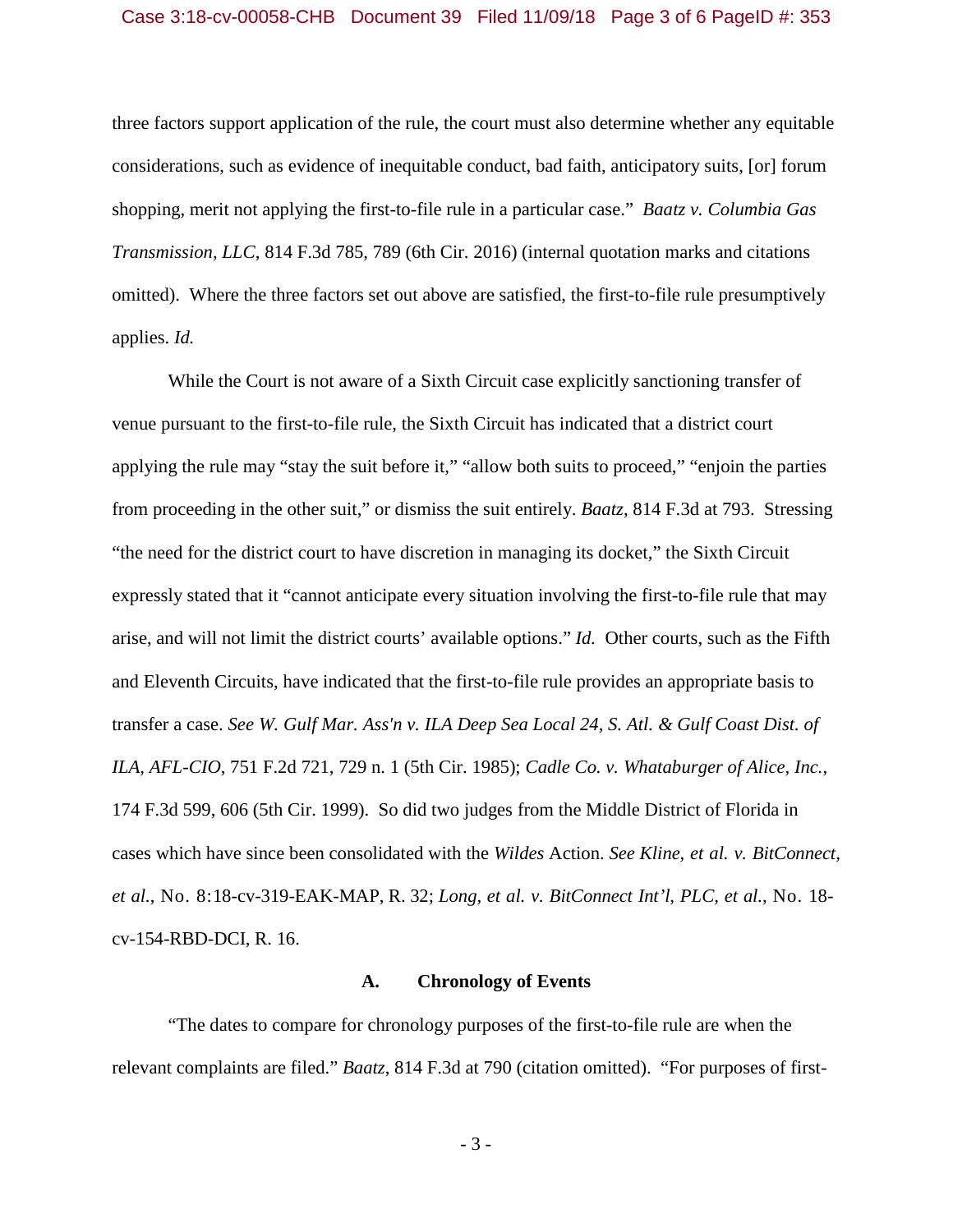to-file chronology, the date that an original complaint is filed controls." *Zide Sport Shop of Ohio, Inc. v. Ed Tobergte Assocs., Inc.*, 16 F. App'x 433, 437 (6th Cir. 2001). The original complaint in the *Wildes* Action was filed on January 24, 2018, while the complaint in this action was filed on January 29, 2018. *See* [R. 1]; *Wildes*, 18-cv-80086-DMM, [R. 1]. Clearly, the chronology of events favors applying the first-to-file rule in this case.

## **B. Similarity of the Parties**

"The first-to-file rule applies when the parties in the two actions 'substantial[ly] overlap,' even if they are not perfectly identical." *Baatz*, 814 F.3d at 790 (citation omitted). "[F]or purposes of identity of the parties when applying the first-to-file rule, courts have looked at whether there is substantial overlap with the putative class even though the class has not yet been certified." *Baatz*, 814 F.3d at 790.

Here, all of the defendants named in the Complaint in this action are defendants in the *Wildes* Action. *See* [R. 1 at p. 4]; *Wildes*, 18-cv-80086-DMM, [R. 48 at p. 2]. The named plaintiff in this action is not named in the *Wildes* Action, but it appears to the Court that the putative class in this action would at least have substantial overlap with – if not actually be included within - the putative class in the *Wildes* Action (at least to the extent that the putative class in this action suffered damage). *Compare* [R. 1 at p. 19] (describing putative class as "[a]ll Kentucky residents who invested money in the Bitconnect lending program between January 25, 2017 and January 17, 2018, through the transfer of Bitcoin or any other currency to Bitconnect" and "[a]ll Kentucky residents who invested money with Bitconnect under Maasen's affiliate code, referral program, or otherwise in a way that resulted in Maasen receiving any bonus, money, thing of value or other benefit from the class member investing with Bitconnect"<sup>1</sup>) with

<sup>&</sup>lt;sup>1</sup> While the Complaint in this action also contains a description of a "National Class," the Court construes the putative class described in the Complaint to be limited to this description of a "Kentucky Class." However, the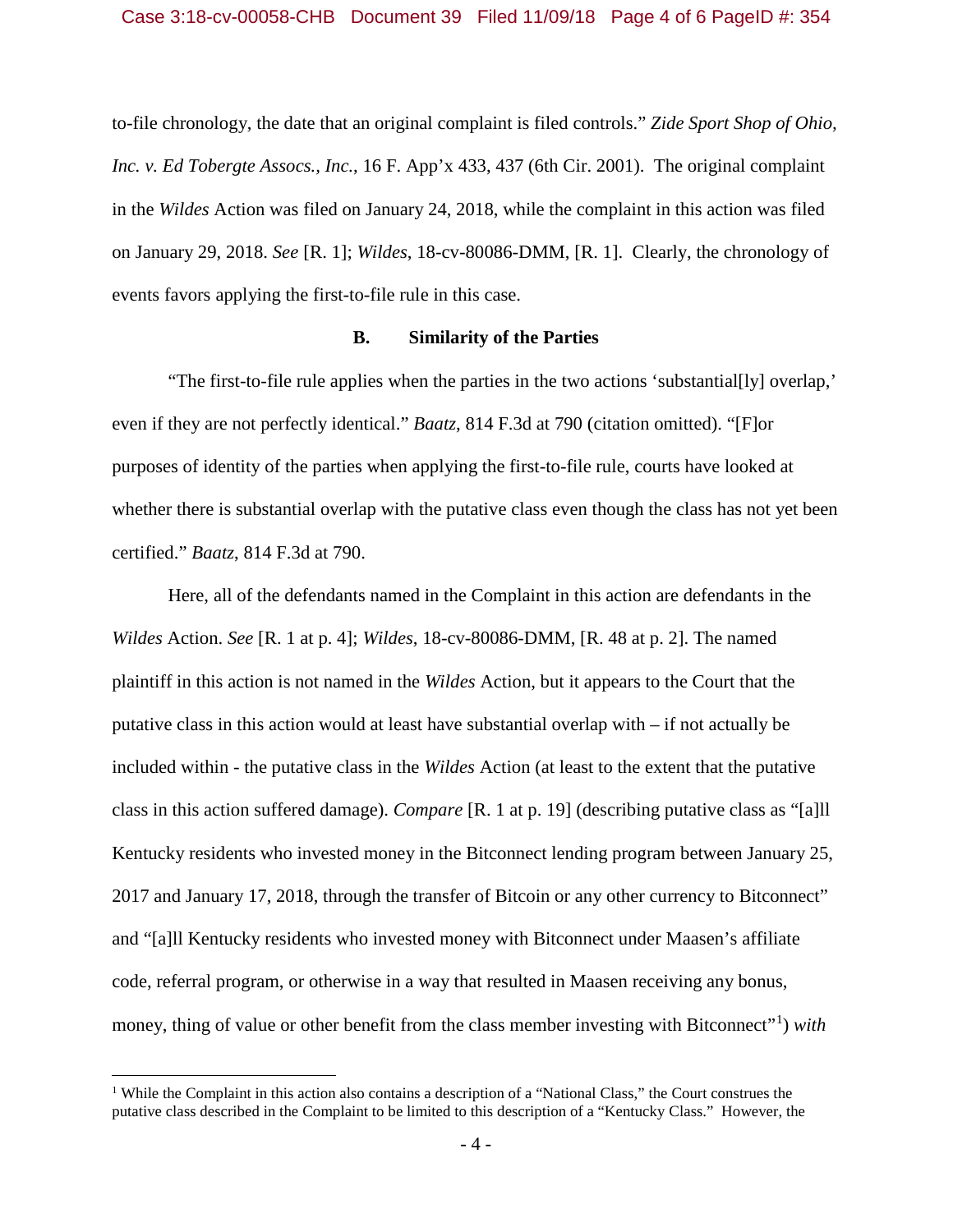*Wildes*, 18-cv-80086-DMM, [R. 48 at p. 12] (describing putative class as "all individuals and entities who transferred to BITCONNECT any fiat currency or cryptocurrency to invest in BCC and/or the BitConnect Investment Programs and who suffered financial injury as a result thereof" other than the defendants or anyone they control, are affiliated with, etc.). While the parties are not perfectly identical between the two cases, they do substantially overlap. Thus, the Court finds that the similarity of the parties favors applying the first-to-file rule in this case.

## **C. Similarity of the Issues or Claims**

"Just as with the similarity of the parties factor, the issues need only to substantially overlap in order to apply the first-to-file rule. The issues need not be identical, but they must be materially on all fours and have such an identity that a determination in one action leaves little or nothing to be determined in the other." *Baatz*, 814 F.3d at 791 (internal quotation marks and citations omitted).

Here, the Court is satisfied that the issues in the two cases substantially overlap and that a determination in the *Wildes* Action would leave little to be determined in this action. This action states claims for violation of Kentucky securities law, KRS 292.310, *et seq.*; violation of Sections 5(a) and 5(c), 15 U.S.C. § 77e(a) and (c), of the Securities Act of 1933; Breach of Contract; Fraud by Concealment; and violation of the Kentucky Consumer Protection Act, KRS 367.120, *et seq.* [R. 1 at 22-25] The *Wildes* Action states claims for violation of Section 12(a) of the Federal Securities Act; violation of Section 15(a) of the Federal Securities Act; Breach of Contract; Unjust Enrichment; Violation of Florida's Deceptive and Unfair Trade Practices Act; Fraudulent Inducement; Fraudulent Misrepresentation; Negligent Misrepresentation; Conversion;

Court believes that the description of the "National Class" would still fit within the class described in the *Wildes*  Action, as the descriptions of the "National Class" and the "Kentucky Class" are nearly identical apart from the residency of the class members.